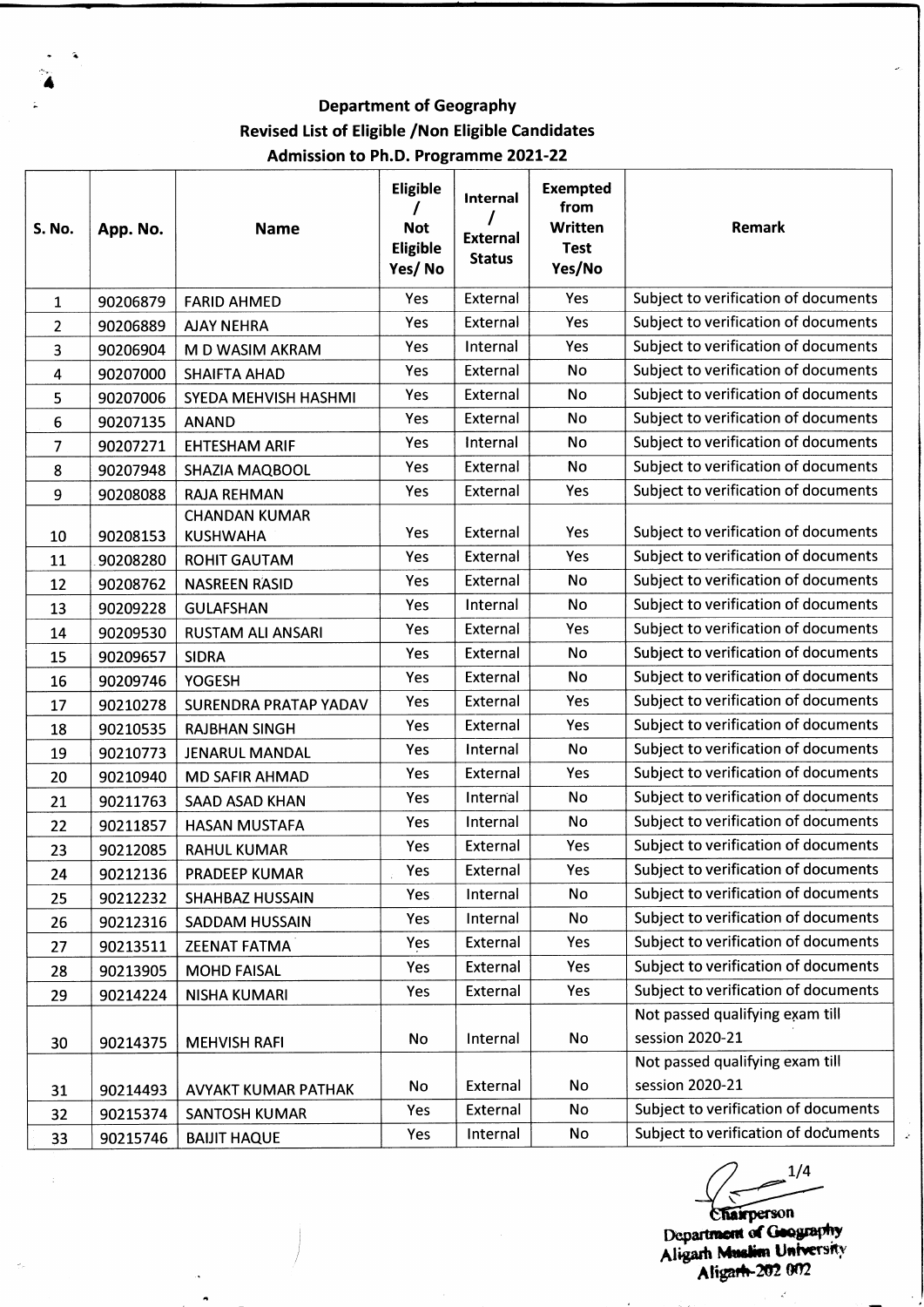| $\bullet$ |          |                          |     |          |           |                                      |
|-----------|----------|--------------------------|-----|----------|-----------|--------------------------------------|
| 4<br>34   | 90215763 | <b>SAMREEN FATIMA</b>    | Yes | Internal | No        | Subject to verification of documents |
| 35        | 90216229 | <b>BILAL AHMAD</b>       | Yes | Internal | No        | Subject to verification of documents |
| 36        | 90217155 | <b>ABDUL GAFFAR</b>      | Yes | Internal | No        | Subject to verification of documents |
| 37        | 90217203 | <b>HAFSA ANSARI</b>      | Yes | External | No        | Subject to verification of documents |
| 38        | 90217484 | <b>ZOYA IQBAL</b>        | Yes | External | No        | Subject to verification of documents |
| 39        | 90218084 | <b>SUFIYA PARVEEN</b>    | Yes | External | Yes       | Subject to verification of documents |
| 40        | 90218195 | <b>NISHI KUMARI</b>      | Yes | Internal | Yes       | Subject to verification of documents |
| 41        | 90219191 | SABA SALEEM              | Yes | External | No        | Subject to verification of documents |
| 42        | 90219560 | <b>HINA NASEEM</b>       | Yes | Internal | <b>No</b> | Subject to verification of documents |
| 43        | 90219608 | <b>JYOTI YADAV</b>       | Yes | Internal | No        | Subject to verification of documents |
| 44        | 90221658 | <b>SAYAR AHMAD MIR</b>   | Yes | External | No        | Subject to verification of documents |
| 45        | 90228714 | <b>BHAGAWAN SINGH</b>    | Yes | External | Yes       | Subject to verification of documents |
| 46        | 90229119 | <b>AKARAM ALI</b>        | Yes | External | Yes       | Subject to verification of documents |
| 47        | 90229712 | <b>NONSAIBAM LISAN</b>   | Yes | External | Yes       | Subject to verification of documents |
| 48        | 90230193 | SHUBHAM ANCHAL           | Yes | External | No        | Subject to verification of documents |
| 49        | 90231134 | ZAHID HAMID WANI         | Yes | Internal | No        | Subject to verification of documents |
| 50        | 90231506 | <b>RANVEER PAL</b>       | Yes | External | Yes       | Subject to verification of documents |
| 51        | 90232729 | MD SAMIM MONDAL          | Yes | Internal | No        | Subject to verification of documents |
| 52        | 90232866 | <b>MOHMMAD SUFIYAN</b>   | Yes | Internal | Yes       | Subject to verification of documents |
| 53        | 90232867 | <b>MOHD SAJID RAYEEN</b> | Yes | Internal | Yes       | Subject to verification of documents |
| 54        | 90234403 | <b>NEETU CHAUDHARY</b>   | Yes | External | Yes       | Subject to verification of documents |
| 55        | 90236116 | <b>ANJALI NAIK</b>       | Yes | External | No        | Subject to verification of documents |
| 56        | 90236126 | <b>AMIT KUMAR</b>        | Yes | Internal | No        | Subject to verification of documents |
| 57        | 90236128 | <b>BABY NEEHAT</b>       | Yes | Internal | No        | Subject to verification of documents |
| 58        | 90236129 | AZKEEYA MUJTABA          | Yes | Internal | No        | Subject to verification of documents |
| 59        | 90236209 | <b>AALEY NABI</b>        | Yes | Internal | Yes       | Subject to verification of documents |
| 60        | 90236345 | <b>KANIZ FATMA</b>       | Yes | External | Yes       | Subject to verification of documents |
| 61        | 90236409 | <b>SHIVAM YADAV</b>      | Yes | External | Yes       | Subject to verification of documents |
| 62        | 90236617 | AJIT KUMAR PRASAD        | Yes | External | Yes       | Subject to verification of documents |
| 63        | 90236704 | <b>MOHD ATAHAR</b>       | Yes | Internal | Yes       | Subject to verification of documents |
| 64        | 90236993 | REHMA NOOR E AIN         | Yes | Internal | No        | Subject to verification of documents |
| 65        | 90237121 | <b>SYED RAJAB ALI</b>    | Yes | Internal | Yes       | Subject to verification of documents |
| 66        | 90238393 | <b>ADIL GANI</b>         | Yes | Internal | No        | Subject to verification of documents |
| 67        | 90238649 | <b>FATIMA</b>            | Yes | External | No        | Subject to verification of documents |
| 68        | 90238980 | <b>RAHOOF AHMED</b>      | Yes | Internal | Yes       | Subject to verification of documents |
| 69        | 90240297 | SAUMYA CHAUHAN           | Yes | External | Yes       | Subject to verification of documents |
| 70        | 90241466 | <b>NEHA KHAN</b>         | Yes | Internal | No        | Subject to verification of documents |
| 71        | 90241704 | SONIA SULTANA            | Yes | Internal | Yes       | Subject to verification of documents |
| 72        | 90241745 | <b>AREENA KHAN</b>       | Yes | Internal | <b>No</b> | Subject to verification of documents |
| 73        | 90241800 | AAKIB YAQOOB MIR         | Yes | Internal | Yes       | Subject to verification of documents |
| 74        | 90242456 | AYESHA ZAINAB            | Yes | Internal | No        | Subject to verification of documents |
| 75        | 90242533 | <b>SAMAN NUSRAT</b>      | Yes | External | Yes       | Subject to verification of documents |
| 76        | 90242647 | MOHAMMAD SALIM           | Yes | Internal | No        | Subject to verification of documents |
| 77        | 90243603 | <b>SONI YADAV</b>        | Yes | External | No        | Subject to verification of documents |

 $\overline{1}$ 

 $\ddot{\phantom{1}}$  $\bullet$ 

**2/4** rhamperson Department of Geography 

 $\overline{\phantom{a}}$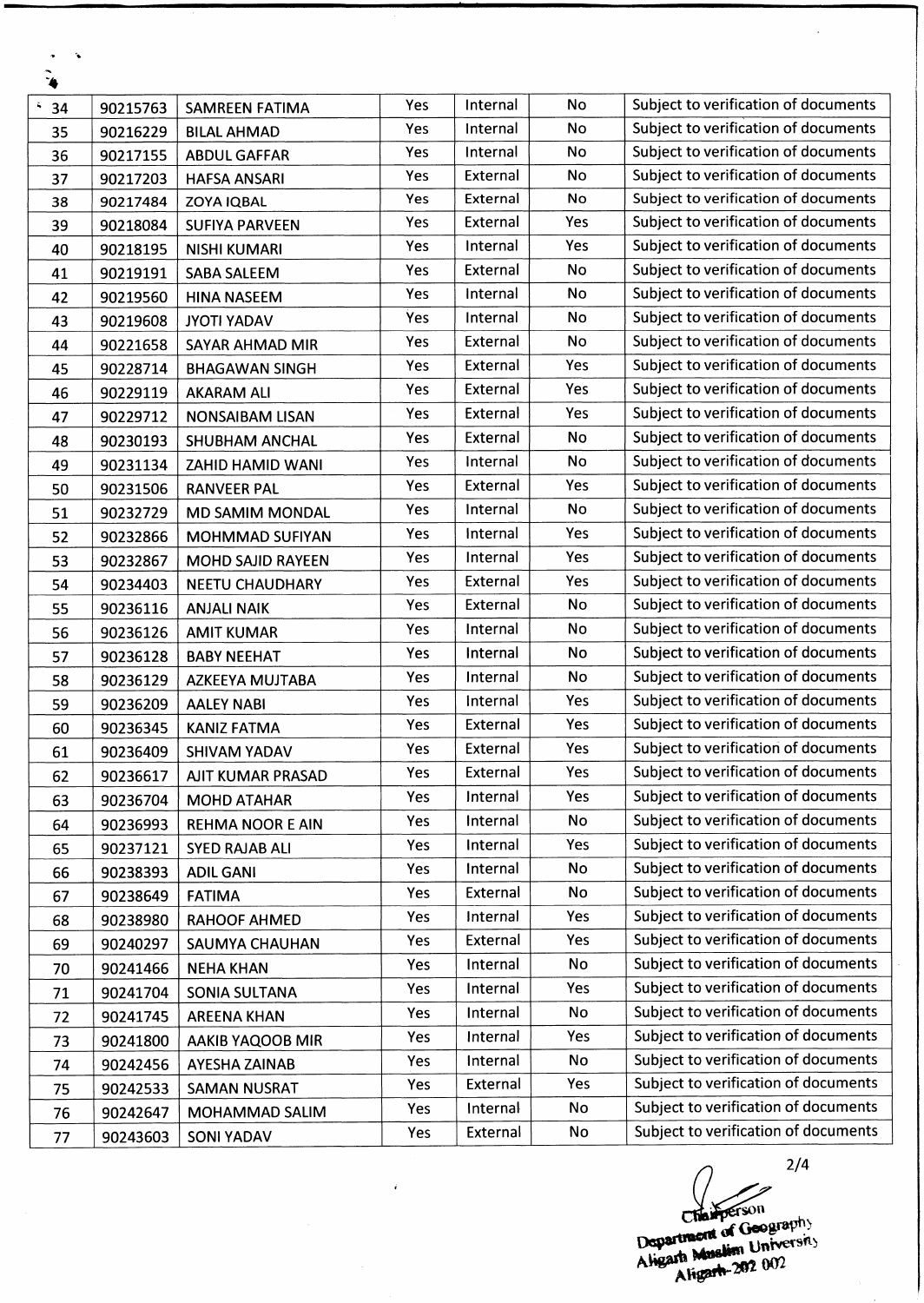| $\mathbb{R}_{\blacklozenge}$ |          |                          |     |          |           |                                      |
|------------------------------|----------|--------------------------|-----|----------|-----------|--------------------------------------|
| š,<br>78                     | 90243614 | <b>VARSHA</b>            | Yes | External | Yes       | Subject to verification of documents |
| 79                           | 90243774 | <b>JYOTI YADAV</b>       | Yes | External | Yes       | Subject to verification of documents |
|                              |          |                          |     |          |           | Not passed qualifying exam till      |
| 80                           | 90243940 | SHAHAVANUL HAQE          | No  | External | No        | session 2020-21                      |
| 81                           | 90244295 | <b>TITHIPARNA NANDY</b>  | No  | External | No        | Below 50% Marks in UG                |
| 82                           | 90244325 | <b>FARUK KOWSAR</b>      | Yes | External | No        | Subject to verification of documents |
| 83                           | 90245358 | <b>MOHD SADIQ KHAN</b>   | Yes | Internal | Yes       | Subject to verification of documents |
| 84                           | 90245709 | PAMSHANGLA LAW           | Yes | Internal | No        | Subject to verification of documents |
| 85                           | 90246679 | <b>AMOL KUMAR GARG</b>   | Yes | External | Yes       | Subject to verification of documents |
| 86                           | 90246769 | <b>SUVASHREE DAS</b>     | Yes | External | Yes       | Subject to verification of documents |
| 87                           | 90247091 | MD GOLAM MUSTAFA         | Yes | External | No        | Subject to verification of documents |
| 88                           | 90247093 | <b>KOLIMUDDIN</b>        | Yes | External | Yes       | Subject to verification of documents |
| 89                           | 90247722 | SABA                     | Yes | External | No        | Subject to verification of documents |
| 90                           | 90247730 | <b>ALIMA ARZOO</b>       | Yes | Internal | No        | Subject to verification of documents |
| 91                           | 90248046 | <b>KASHIFA KAMAL</b>     | Yes | External | Yes       | Subject to verification of documents |
| 92                           | 90248293 | YASMEENA AHAD            | Yes | External | No        | Subject to verification of documents |
| 93                           | 90248459 | MUZAMIL RASOOL WANI      | Yes | Internal | No        | Subject to verification of documents |
| 94                           | 90248595 | <b>NEHA KHAN</b>         | Yes | External | No        | Subject to verification of documents |
| 95                           | 90248697 | <b>MOHAMMAD KAMRAN</b>   | Yes | Internal | No        | Subject to verification of documents |
| 96                           | 90248768 | <b>AAMIR KHAN</b>        | Yes | Internal | No        | Subject to verification of documents |
| 97                           | 90248822 | <b>SHAGUFTA FIRDAUS</b>  | Yes | Internal | No        | Subject to verification of documents |
| 98                           | 90248843 | <b>MAVIYA KASIM</b>      | Yes | External | <b>No</b> | Subject to verification of documents |
| 99                           | 90249022 | <b>SAQIBA MIR</b>        | Yes | External | No        | Subject to verification of documents |
| 100                          | 90249061 | ANUJ VARSHNEY            | Yes | External | Yes       | Subject to verification of documents |
| 101                          | 90249110 | <b>SHANE AALAM</b>       | Yes | Internal | No        | Subject to verification of documents |
| 102                          | 90249351 | <b>NEELOFAR YASHMIN</b>  | Yes | External | No        | Subject to verification of documents |
| 103                          | 90249518 | MAHWISH FATIMA MALIK     | Yes | External | Yes       | Subject to verification of documents |
| 104                          | 90250014 | <b>NAVIN KUMAR</b>       | Yes | External | Yes       | Subject to verification of documents |
| 105                          | 90250545 | SONALI SINGH             | Yes | External | Yes       | Subject to verification of documents |
| 106                          | 90251120 | <b>SULTANAT IZHAR</b>    | Yes | Internal | No        | Subject to verification of documents |
| 107                          | 90251467 | <b>SADIA IQBAL</b>       | Yes | External | No        | Subject to verification of documents |
| 108                          | 90251545 | SHAFIA KHANAM            | Yes | Internal | No        | Subject to verification of documents |
| 109                          | 90252309 | <b>ANKIT KUMAR SINGH</b> | Yes | External | No        | Subject to verification of documents |
| 110                          | 90252387 | ALI MAHAMMOD SK          | Yes | External | Yes       | Subject to verification of documents |
| 111                          | 90252446 | <b>MABUD ANSARI</b>      | Yes | Internal | No        | Subject to verification of documents |
| 112                          | 90252479 | <b>NAVED SAIFI</b>       | Yes | External | No        | Subject to verification of documents |
| 113                          | 90252683 | <b>ASIYA AFROZ</b>       | Yes | External | No        | Subject to verification of documents |
| 114                          | 90253836 | <b>IBRAR AHMED MIR</b>   | Yes | Internal | No        | Subject to verification of documents |
| 115                          | 90254297 | <b>SWARN SINGH</b>       | Yes | External | Yes       | Subject to verification of documents |
| 116                          | 90254470 | FAIZAN AHMAD RAZA        | Yes | Internal | No        | Subject to verification of documents |
| 117                          | 90254504 | ABDUR REHMAN KHAN        | Yes | External | No        | Subject to verification of documents |
| 118                          | 90254846 | SHIVMURTI YADAV          | Yes | External | Yes       | Subject to verification of documents |
| 119                          | 90254928 | AHMAD RAZA SHERWANI      | Yes | Internal | No        | Subject to verification of documents |
| 120                          | 90255158 | SAIFUDDIN AHMED          | Yes | External | No        | Subject to verification of documents |

 $\ddot{\phantom{1}}$  $\hat{\mathbf{v}}$ 

3/4 ( T ╭

 $\overline{\phantom{a}}$ 

Theirperson<br>Department of Geography<br>Aligard Muslim University<br>Aligard 202 002